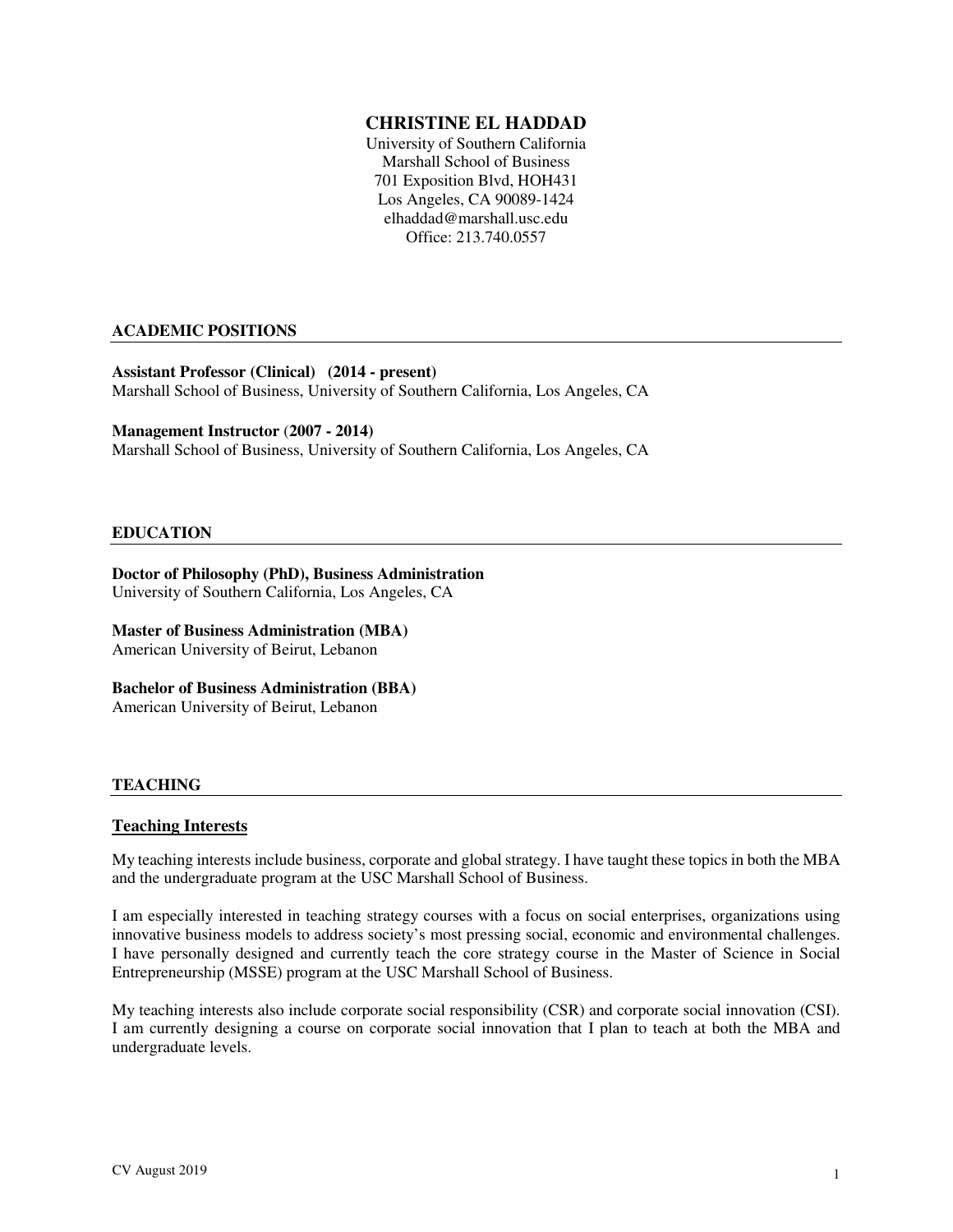# **Teaching Experience**

## **MBA Core Courses**

#### International Business Education and Research (IBEAR) MBA program

MOR542: Global Issues in Strategy

 Globalization strategies from entry to maturity; alternative approaches from going alone to alliances; strategy implementation issues in different cultures and political systems.

#### Part-Time MBA program (MBA.PM)

GSBA519b: Corporate and Global Strategy Examination of strategy-making in global multi-business firms.

## **MBA Elective Courses**

MOR542: Strategic Issues for Global Business

 Globalization strategies from entry to maturity; alternative approaches from going alone to alliances; strategy implementation issues in different cultures and political systems. Cases, videos and speakers.

## **Specialized Masters Core Courses**

#### MS in Social Entrepreneurship (MSSE) program

GSBA 529: Strategic Formulation for Competitive Advantage. Analyses of environments and competition, the bases of competitive strategy, strategy models, and the achievement of sustainable competitive advantage.

#### **Graduate Independent Study Courses**

MOR593: Independent Research in Management and Organization Independent research beyond normal course offerings. Proposal, research and written report/paper required.

#### MOR597: Consulting Project in Management and Organization

 Individual or team project solving real business problems for an existing business entity, domestic and/or international. Proposal, field research, analyses and oral and written presentations.

MOR595: Internship in Management and Organization Supervised on-the-job business experience in the student's area of interest (Curricular Practical Training).

#### BAEP595: Internship in Business Entrepreneurship

Supervised on-the-job business experience in the student's area of interest. (Curricular Practical Training.)

## **Undergraduate Core Courses**

BUAD 497: Strategic Management Examination of managerial decision-making, planning, and policy under changing environments.

#### BUAD 304: Organizational Behavior

The role of leadership in business organizations; concepts and skills for managing oneself and others.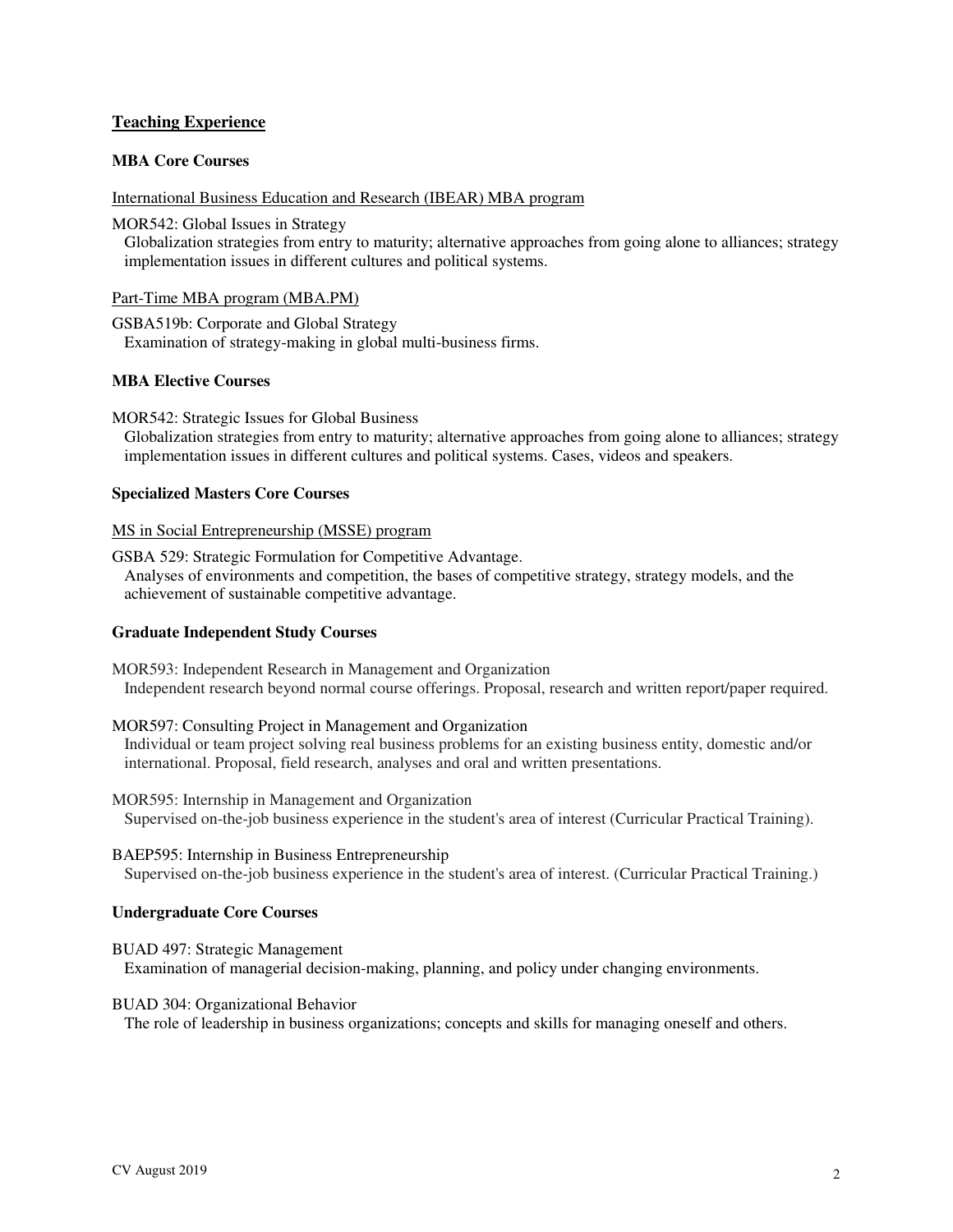#### **Undergraduate Elective Courses**

#### MOR492: Global Strategy

 Examination of corporate strategy practices in an international context. Effects of cultures, political systems, markets, and economic systems on developing effective global strategies.

MOR 465: Advanced Methods in Strategy Analysis

 Theories and methods for analyzing and developing strategy. Fundamental tools for strategic planning. Advanced methods for analyzing industries and competitors and determining the scope of the firm.

#### **Undergraduate Independent Study Courses**

ENGR 395a: Cooperative Education Work Experience

 Supervised work experience in a professional environment related to specific degree program, academic level, and career objective.

#### **Teaching Awards, Nominations and Recognitions**

- 2019 Dr. Douglas Basil Award for Junior Business Faculty *Awarded to junior faculty with exemplary contributions to teaching.*
- 2019 Golden Apple Teaching Excellence Award  *Student nominated and voted.*
- 2018 Award for Excellence in Teaching, Management and Organization Department *Given to Management faculty with the highest teaching evaluations.*
- 2018 Nomination for the Evan Thompson Award for Teaching and Learning Innovation *Awarded to faculty who are both excellent and innovative teachers.*
- 2017 Golden Apple Teaching Excellence Award
- 2016 Award for Excellence in Teaching, Management and Organization Department
- 2015 Golden Apple Teaching Excellence Award
- 2014 Recognition for Excellent Teaching Performance from the Office of the Dean, Spring 2014 *Given to Marshall faculty with excellent teaching evaluations.*
- 2013 Recognition for Excellent Teaching Performance from the Office of the Dean, Fall 2013
- 2013 Recognition for Excellent Teaching Performance from the Office of the Dean, Spring 2013
- 2012 Recognition for Excellent Teaching Performance from the Office of the Dean, Fall 2012
- 2002 MOR Doctoral Student Award for Excellence in Teaching *Awarded to the MOR doctoral student with the highest teaching evaluations.*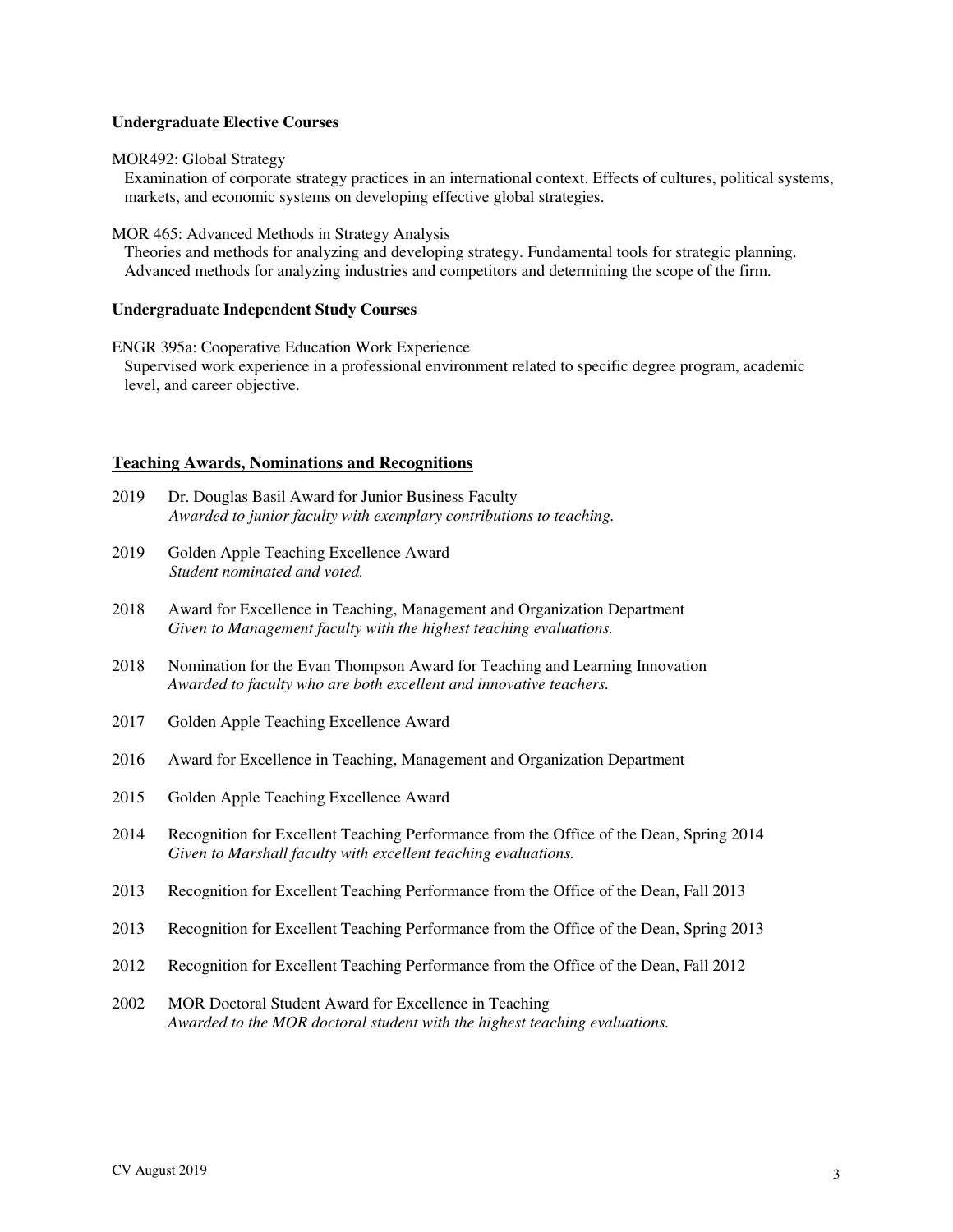# **Teaching Evaluations**

#### **Graduate courses**

Strategic Issues for Global Business (MOR 542) Average teaching score: 4.82 / 5

Strategic Formulation for Competitive Advantage (GSBA 529) Average teaching score: 4.74 / 5

#### **Graduate Independent Study Courses**

Research in Management and Organization (MOR 593) Evaluation score: 5 / 5

Internship in Management and Organization (MOR 595) Evaluation score: 5 / 5

#### **Undergraduate courses**

Strategic Management (BUAD 497) Average teaching score: 4.72 / 5

Global Strategy (MOR 492) Average teaching score: 4.71 / 5

## **Other Teaching Accomplishments**

#### **Graduate Course Projects that have Turned to Companies**

• Gifts for Good - *Final Project in GSBA 529, Strategic Formulation for Competitive Advantage*

Gifts for Good https://www.giftsforgood.com/ connects corporate professionals to a marketplace of socially responsible premium gifts that support the work of social enterprises in 65 countries around the globe. The company has been featured in Forbes, Inc. Magazine, US News and World Report, Sports Illustrated and countless other publications in the US and Canada. Since its launch in November 2017, Gifts for Good has achieved impressive sales and brought on valuable global brands as clients.

## **Graduate Course Projects that have Won Venture Competitions**

• Burrow - *Final Project in GSBA 529, Strategic Formulation for Competitive Advantage*

Burrow is a social enterprise whose goal is to make 3D-printed accessory dwelling units (ADUs) for homeowners to install in their yards to help ease the housing shortage in Los Angeles.

Winner, New Venture Seed Competition, USC Marshall School of Business (2019) Winner, Marcil Prize for an enterprise with a social mission, USC Marshall School of Business (2019) Winner, USC Social Venture Competition, USC Marshall School of Business (2019)

• Impact Spectrum - *Final Project in GSBA 529, Strategic Formulation for Competitive Advantage*

Impact Spectrum is a social enterprise based in Angola that converts plastic waste into a high-quality polyester fiber that is used to make eco-friendly apparel and textiles.

Finalist, Venture Competition, USC Marshall Graduate Women's Summit (2016)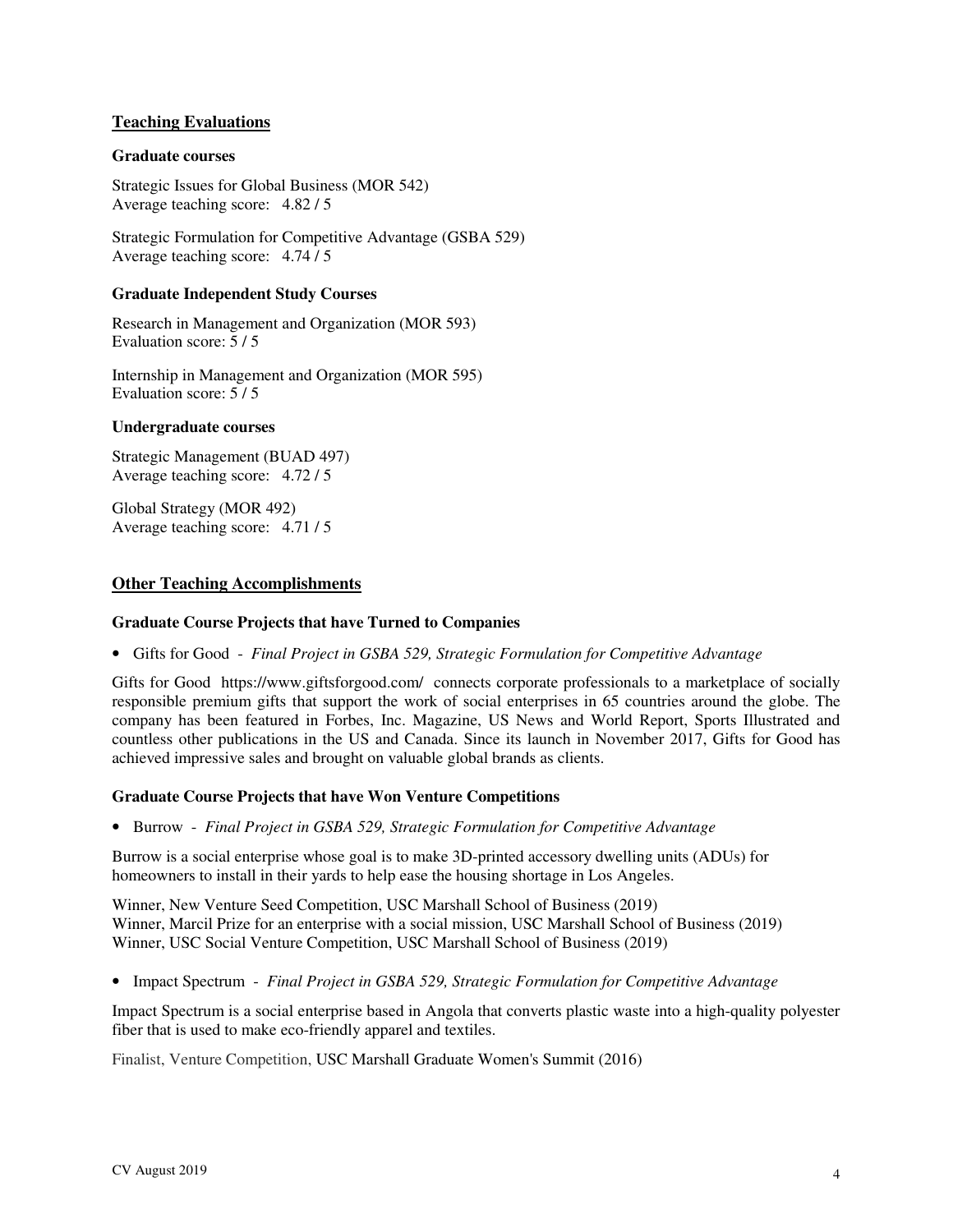# **Programs and Courses Designed**

# **Executive Education Programs**

## Health Reform: Strategies for Success in the new Post-Reform Environment (2010)

Developed for the USC Office of Continuing Education, this two-day program provides hospital executives with the knowledge and strategies needed to succeed in the new post-reform environment. Part I reviews the key provisions of the healthcare reform law that are expected to impact hospitals. Part II focuses on the implications of the new legislation for hospitals. Part III identifies strategies for succeeding in the new post-reform environment including strategies for responding to increased demand from the newly insured, reducing operating costs, and improving quality. The closing keynote identifies fundamental reforms that still need to occur in order to reach a "perfect system".

# Managing Change in Hospitals: Strategies for Success in the New Normal (2010)

The only constant in healthcare is change, driven by government regulation, the economic climate, market conditions, medical advances and new technology. Yet, many healthcare organizations fail in their change efforts. Developed for the USC Office of Continuing Education, this one-day program brings together thought leaders in change management to provide hospital executives and senior managers with a toolbox of valuable skills and competencies needed to undertake successful change in their hospitals. Topics covered include strategies for managing change, addressing workforce issues during change, creating an organizational culture conducive to change, and building an organizational capability for change.

## How to Approach the End-of-Life Topic: Sharing Pitfalls and Pearls (2010)

One of the key factors in achieving quality end-of-life care is good communication among physicians, patients, and their family members. There is substantial evidence that physicians find end-of-life conversations difficult and that communication about end-of-life issues is often flawed. In light of the new requirements by the healthcare bill for doctors to discuss end-of-life issues with their patients once a year, this two-day program, developed for the USC Office of Continuing Education, provides strategies for physicians to approach end-oflife issues. Topics covered include showing empathy, framing the subject, selecting the best strategy to approach a patient based on his/her religious and socioeconomic background, using a team approach and legal issues.

## **USC Iovine and Young Academy Courses**

# MOR 467: Strategic Management of Innovation (2013)

In today's highly competitive global economy, innovation is a strategic priority for both established organizations and entrepreneurial ventures. Designed for the Iovine and Young Academy, this course approaches the topic of innovation management from a strategic perspective and consists of three modules focusing respectively on the competitive dynamics of innovation, strategy formulation, and strategy implementation. The course is enriched by real-life case studies of some of the world's most innovative companies, online simulations, a live panel of innovation executives and a field trip to one of the top five accelerators in the United States. The final project challenges student teams to develop a business plan for a new company that provides an innovative solution to a pressing social, economic or environmental problem.

## **Graduate Core Courses**

# GSBA 529: Strategic Formulation for Competitive Advantage (2015)

In the past few decades, societies worldwide have seen the emergence of a new breed of entrepreneurs, social entrepreneurs*,* who are bringing the principles of business to the social sector to create enterprises that address some of the most pressing social, economic and environmental challenges faced by the world today. This course provides aspiring social entrepreneurs with the concepts, tools and frameworks needed to select a competitive strategy, create and sustain competitive advantages, grow their venture and maximize their performance in the long-term. The final project challenges student teams to develop a business plan for a social enterprise that provides an innovative solution to a pressing societal problem.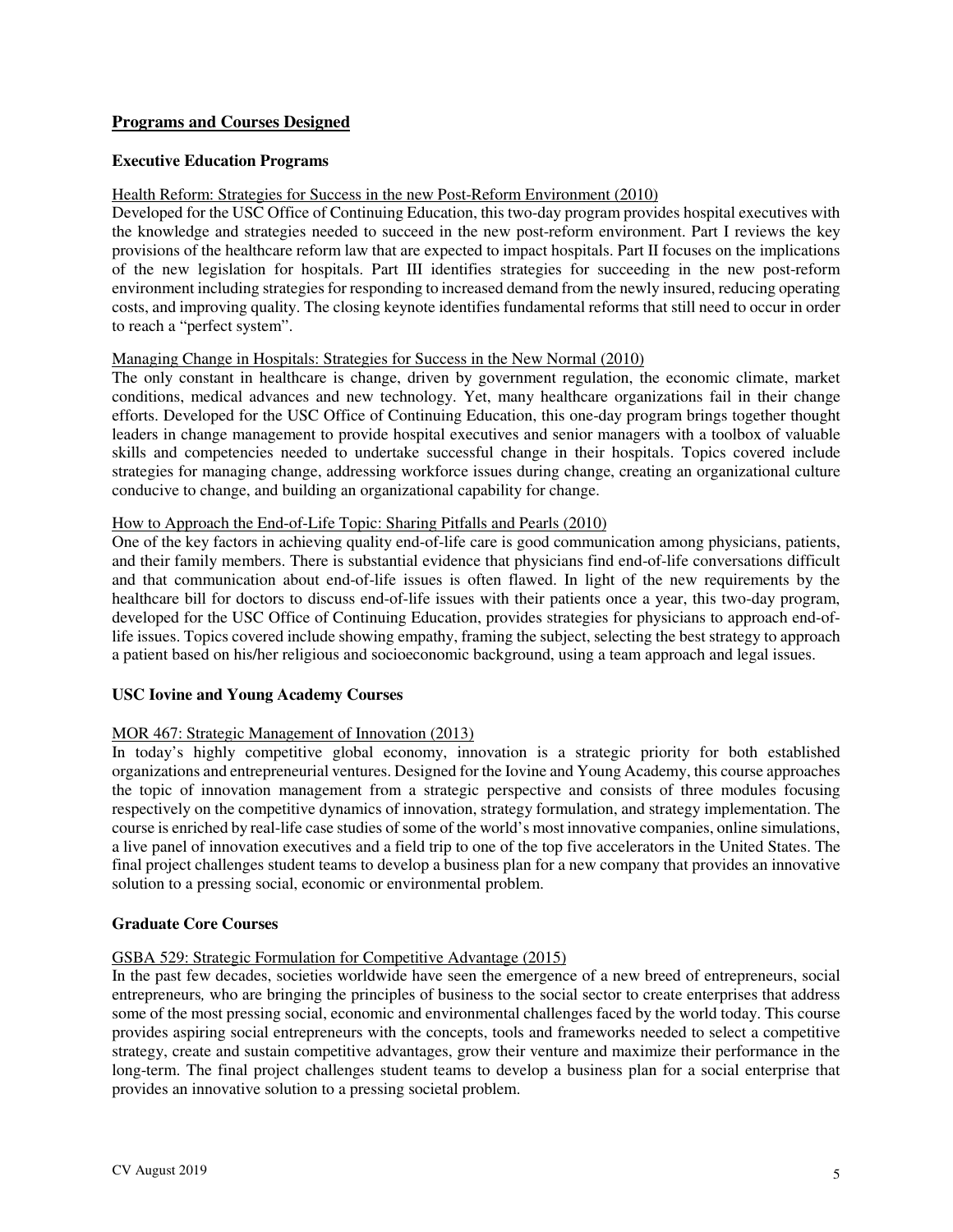## **Graduate Electives**

# MOR 542: Strategic Issues for Global Business (2017)

Fast-changing global developments have opened boundless new opportunities for business including access to new markets, low-cost resources and new sources of information. Yet, with all these opportunities come the complex management challenges of developing the strategy, building the organization, and managing the operations of a multinational enterprise (MNE). The course consists of four modules that address four key strategic challenges faced by global managers today: 1) How to manage worldwide innovation and learning, 2) How to manage cross-border collaboration, 3) How to create shared value, and 4) How to win in emerging markets. More generally, the course provides students with the knowledge and skills needed to create, maintain, and renew competitive advantages within a global environment.

## **Undergraduate Core Courses**

# BUAD 497: Strategic Management (2017)

Redesigned in 2017 to achieve a new, common syllabus across all instructors, BUAD 497 introduces the key concepts and principles of strategy formulation and competitive advantage. The course focuses on the knowledge and skills managers must use to craft strategies to maximize long-term profits in the face of uncertainty and competition. It takes a general management perspective, viewing the firm as a whole, and examining how policies in each functional area are integrated into an overall competitive strategy. The key strategic decisions of concern in this course include selecting competitive strategies, creating and sustaining competitive advantages, defining firm boundaries and allocating critical resources over the long term.

# **Undergraduate Electives**

## MOR 465: Advanced Methods in Strategy (2011)

This advanced strategy elective deepens, extends and refines the basic analytical approaches taught in the core strategy course at Marshall and teaches advanced tools and analytical skills required to achieve superior financial performance. The course consists of four modules: 1) The Analysis of Competitive Advantage, 2) Business Strategies in Different Industry Contexts, 3) Improving Inferior Performance and 4) Advanced Corporate Strategy. Modules 1 and 2 provide advanced concepts and tools for strategy analysis including scenario planning and strategic valuation. Modules 3 and 4 apply these tools and techniques to business-level and corporate-level problems including vertical integration and corporate diversification.

## **Marshall Alumni Conferences**

## Business on Demand: Succeeding in a social, mobile and real-time world (2011)

The rapidly evolving worldwide web and mobile devices have transformed business across all industries worldwide. Thought leaders in business, technology and digital marketing presented insights and strategies for leveraging the power of social media and mobile technology to drive revenue and gain a competitive advantage. Speakers also discussed their thoughts on the future and how businesses can best position themselves today to prepare for what lies ahead. The event featured four keynote speakers and two panels.

## Social Entrepreneurship Forum (2010)

The conference focused on how social entrepreneurs can use business principles to solve pressing social, economic and environmental challenges in their local communities and around the world. The keynote address was delivered by Arianna Huffington, co-founder and editor-in-chief of The Huffington Post. Prof. Adlai Wertman, founding director of the Brittingham Social Enterprise Lab at the USC Marshall School of Business, was honored. Panels included a distinguished group of social entrepreneurs who shared their strategies for social impact, a group of respected communications professionals who discussed marketing the social enterprise, and a panel of finance experts who provided advice on financing the social enterprise.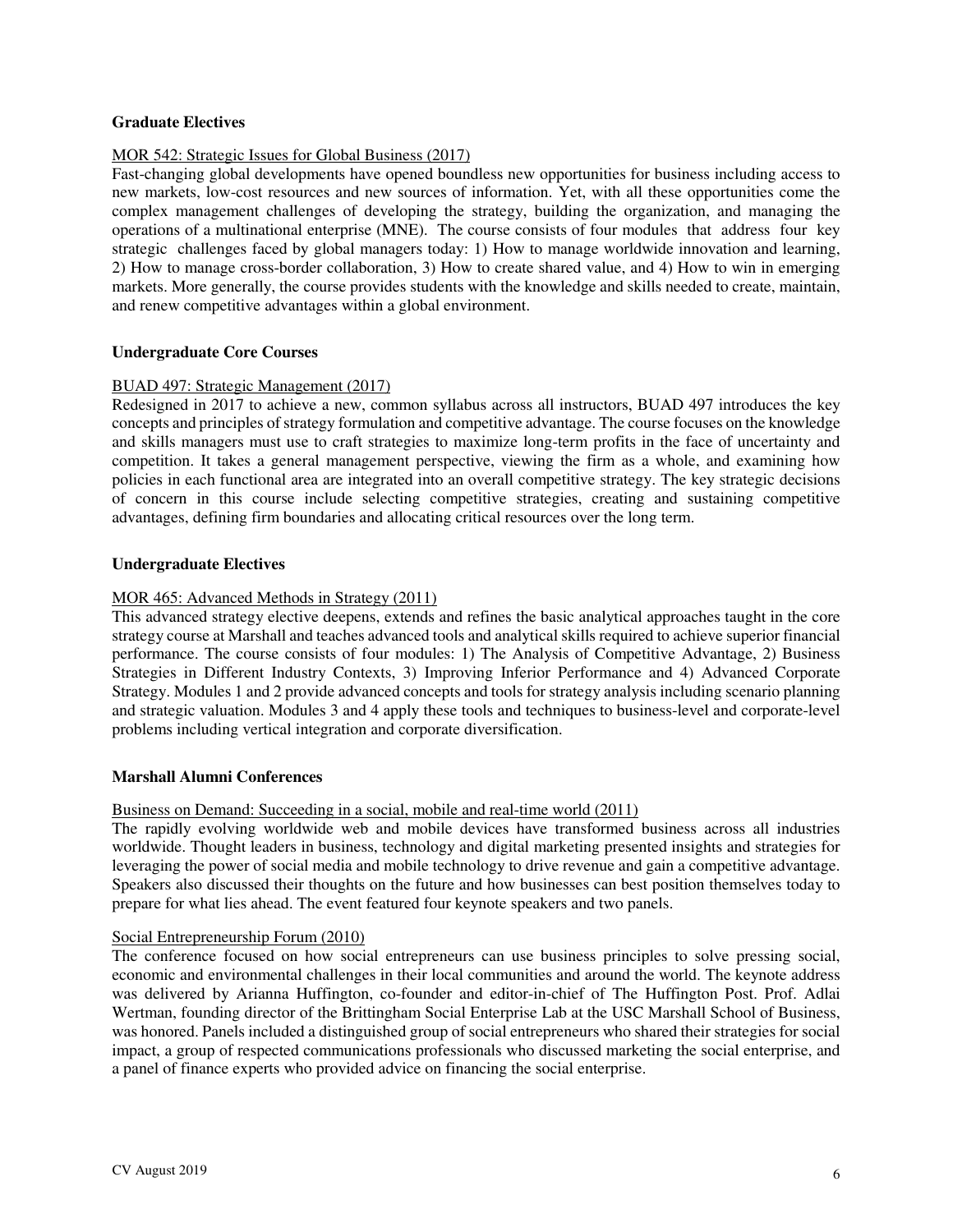# **SERVICE**

| <b>University Service</b>                                                                                                                                                |
|--------------------------------------------------------------------------------------------------------------------------------------------------------------------------|
| <b>Management and Organization Department</b>                                                                                                                            |
| <b>Management Curriculum</b>                                                                                                                                             |
| Chair, MOR Undergraduate Curriculum Committee (2015 - present)                                                                                                           |
| Head, MOR Undergraduate Curriculum Review (2014 - 2015)                                                                                                                  |
| Member, MOR Undergraduate Curriculum Committee (2014 - 2015)                                                                                                             |
| <b>Core Course Coordination</b>                                                                                                                                          |
| Course Coordinator for BUAD 497: Strategic Management (2017 - present)                                                                                                   |
| <b>BUAD 497 Course Redesign</b>                                                                                                                                          |
| Co-Chair, BUAD 497 Course Redesign Committee (2017 - 2018)                                                                                                               |
| Member, BUAD 497 Course Redesign Committee (2014 - 2015)                                                                                                                 |
| <b>BUAD 304 Course Redesign</b>                                                                                                                                          |
| Member, BUAD 304 Course Redesign Committee (2017 - 2018)                                                                                                                 |
| Member, BUAD 304 Course Redesign Committee (2014 - 2015)                                                                                                                 |
| <b>Faculty Recruiting</b>                                                                                                                                                |
| Member, Clinical Faculty Recruiting Committee (2018 - 2019)                                                                                                              |
| Faculty Recruiter for BUAD 497 (2018 - present)                                                                                                                          |
| <b>Faculty Mentoring</b>                                                                                                                                                 |
| Mentor, Junior Faculty teaching BUAD 497 (2014 - present)                                                                                                                |
| Mentor, Adjunct Faculty teaching BUAD 497 (2017 - present)                                                                                                               |
| <b>PhD Student Mentoring</b>                                                                                                                                             |
| Mentor, PhD students teaching BUAD 497 (2017 - present)                                                                                                                  |
| <b>Graduate Student Research Advising</b>                                                                                                                                |
| Research Advisor for Ms. Ana Hernandez-Robles, MS in Social Entrepreneurship candidate at the USC Marshall<br>School of Business for her paper on Food Insecurity (2017) |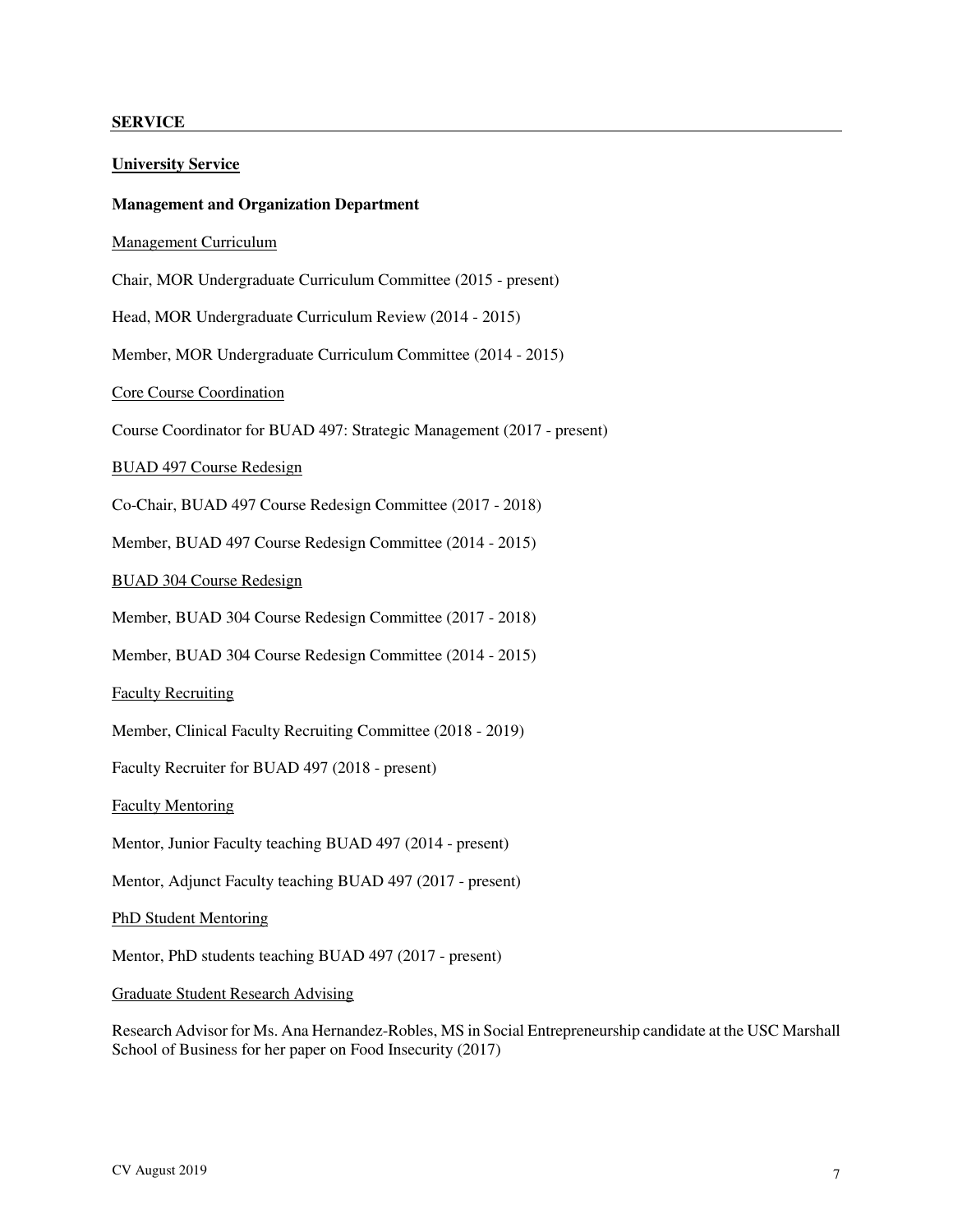#### Graduate Student Consulting Advising

Consulting Project Advisor for Ms. Sadaf Barati, MS in Marketing candidate at the USC Marshall School of Business for her project on improving learning outcomes in higher education using a competency-based approach to curriculum development (2016)

## Graduate Student Internship Advising

Internship Advisor for Ms. Georgina Rojas Velasco, MS in Social Entrepreneurship candidate at the USC Marshall School of Business for her impact investing internship at Renewable Resources Group, an investment firm that owns, manages, and develops water, agriculture and renewable energy assets globally (2019)

Internship Advisor for Ms. Anastasia Kornilova, MS in Social Entrepreneurship candidate at the USC Marshall School of Business for her marketing strategy internship at Greenlots, a provider of electric vehicle charging software and solutions (2018)

Internship Advisor for Ms. Pamela Gutierrez Forero, MS in Social Entrepreneurship candidate at the USC Marshall School of Business for her internship in emergency management at the Emergency Management Department of the city of Los Angeles (2018)

Internship Advisor for Mr. Yaser Alhindi, MS in Social Entrepreneurship candidate at the USC Marshall School of Business for his internship at Summer Discovery (2018)

Internship Advisor for Ms. Ana Hernandez-Robles, MS in Social Entrepreneurship candidate at the USC Marshall School of Business for her internship in Human Resources Management at Encore Capital Group (2017-18)

## Undergraduate Internship Advising

Internship Advisor for Ms. Aarav Malpani, Computer Science and Business Administration (CSBA) major, for his marketing internship at Beacon Economics, a research and consulting firm that provides economic analysis for investment, growth and policy decisions (2019)

#### Elective Advising

Graduate Elective Advisor, Fall 2018 Advising Session

Undergraduate Elective Advisor (2015 - present)

#### **Marshall School of Business**

#### Standing Committees

Member, Committee on Undergraduate Programs (2015 - present)

Member, Committee on Technology (2014 - 2015)

#### Core Course Coordination

Member, Undergraduate Core Course Coordinators Committee (2017 - present)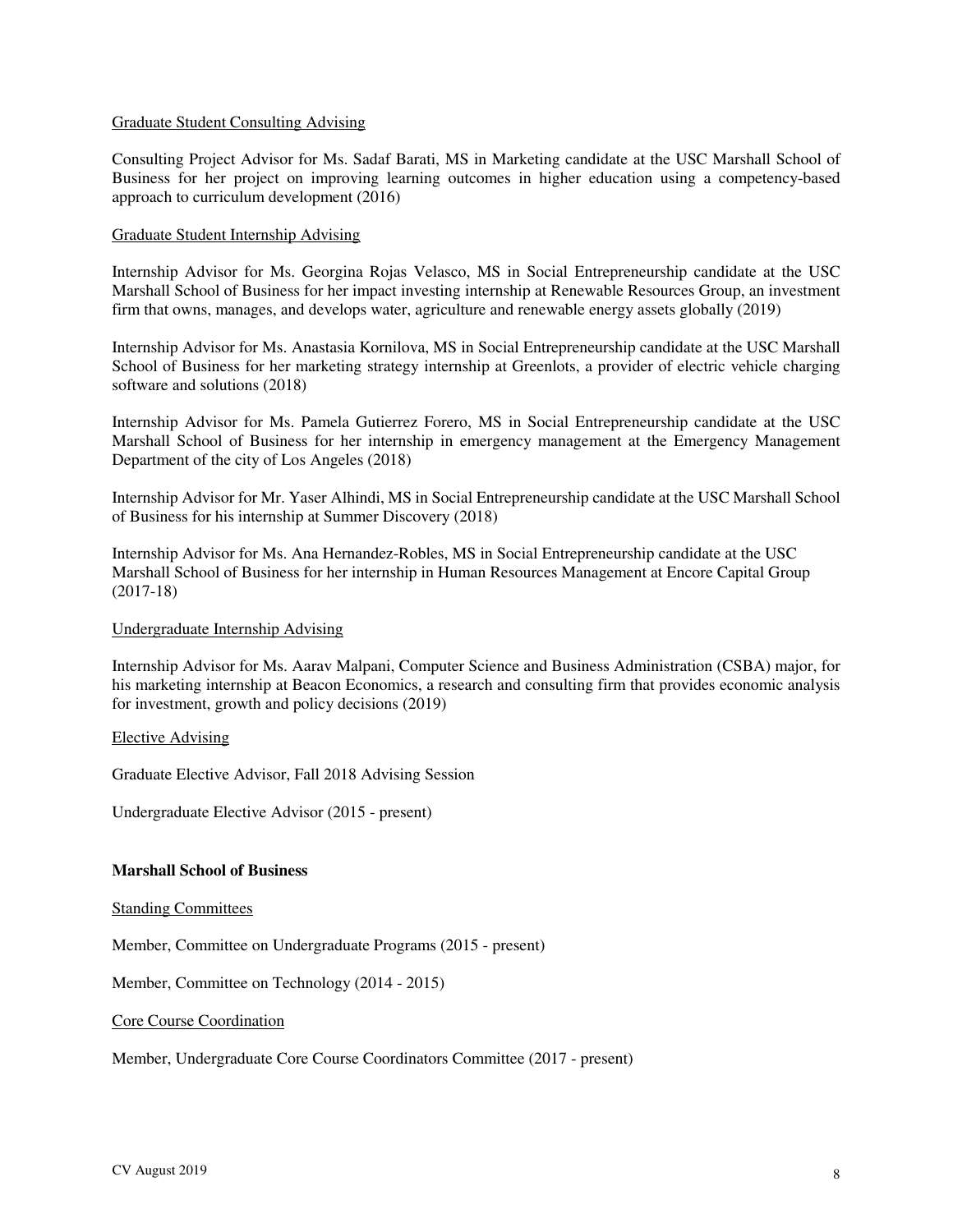## Program Advising

Faculty Advisor, Robert Coury Applied Leadership Program (2016 – present)

School-Wide Initiatives

Member, Critical Thinking Initiative (2013 - 2017)

Award Review Panels

Member, USC Global Scholar Award Faculty Review Panel (2017 - present)

Teaching Panels

Panelist, Golden Apple Award Winners Panel (2019)

Grade Appeals Panels

Member, BUAD 304 Grade Appeal Panel (2017)

Case Competition Judging

Judge, Online MBA Case Competition (2017, 2018, 2019)

Judge, Freshman Case Competition hosted by the Marshall Business Student Government (2017, 2018)

Judge, Boston Consulting Group Business@School Case Competition (2018)

Elective Advising

Management Elective Advisor (2015 - present)

Career Advising

Panel Moderator, Marshall Career Conference (2018)

Panelist, Business Curriculum to Business Careers Panel Series (B2B), organized by the Marshall Office of Undergraduate Advising and Student Affairs (2016 - present)

Student Mentoring

Faculty Mentor, First Year Experience (FYE) Program, Marshall Office of Undergraduate Advising and Student Affairs (2016 - present)

Student Organization Advising

Faculty Advisor, 180 Degrees Consulting (2017 - present)

Faculty Advisor, Business Networking Technology Group (2018 - present)

Faculty Advisor, Marshall Business Network (2016)

Faculty Advisor, USC Marshall Hedge Fund Group (2013 - 2015)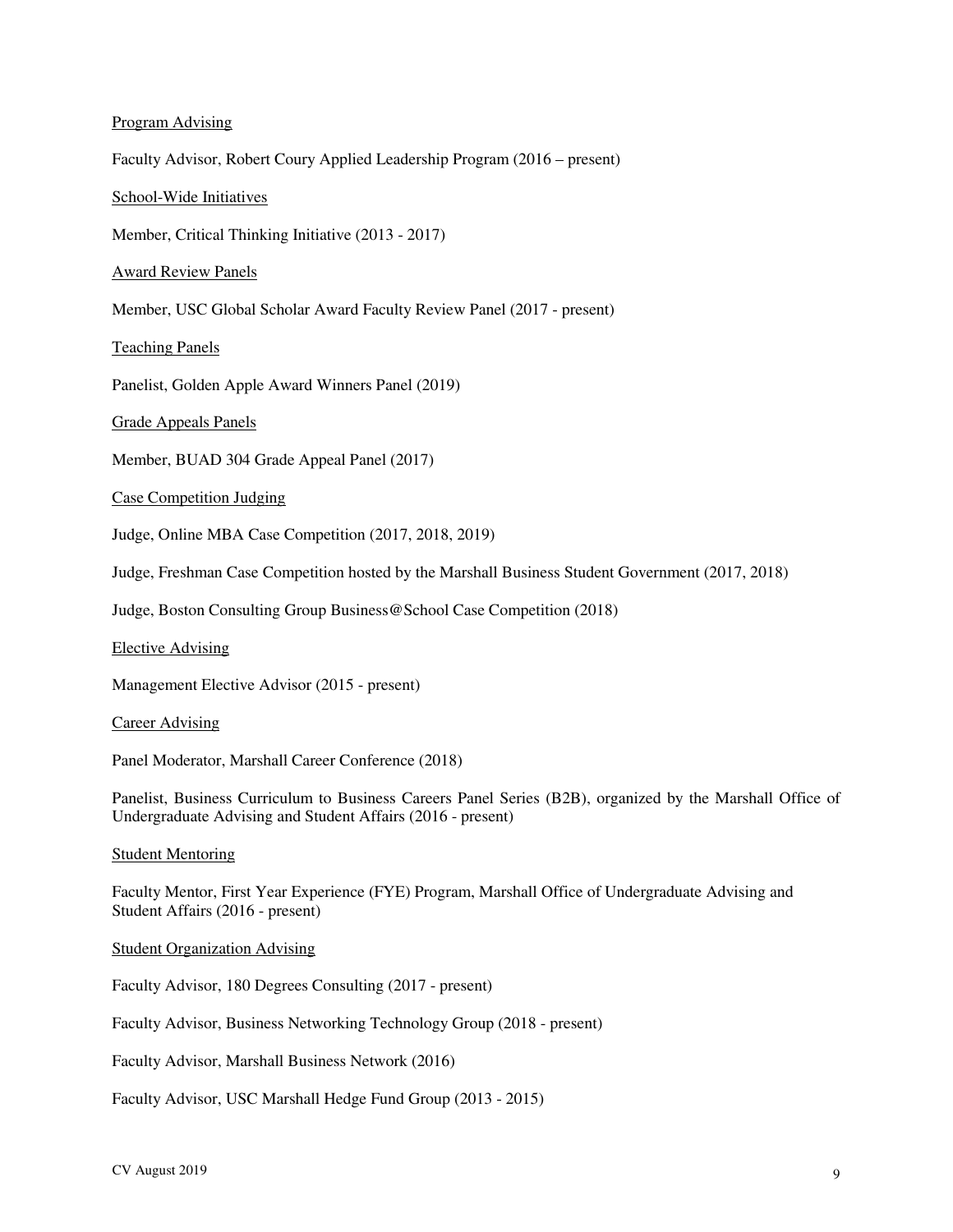## Commencement

Faculty Member, Marshall Undergraduate Commencement Ceremony (2015, 2017, 2019) Faculty Marshal, Marshall Undergraduate Commencement Ceremony (2015)

# **University of Southern California**

## Curriculum Advising

Faculty Advisor, USC Jimmy Iovine and Andre Young Academy (2013)

Faculty Consultant, USC Office of Continuing Education (2010)

Student Organization Advising

Faculty Advisor, Shepherds Club (2018 - present)

Commencement

Faculty Marshal, USC Main Commencement Ceremony (May 2015)

# **USC Alumni Association**

Board Member, USC Marshall Alumni Association, LA Chapter (2010-2011)

Vice-Chair, Keynote Committee, USC Marshall Alumni Association, LA Chapter (2009-2010)

## **Professional Service**

Faculty member, Doctoral Consortium, United States Association for Small Business and Entrepreneurship (USASBE), 2018

## **Professional Associations**

Member, Academy of Management (BPS, SIM divisions)

Member, United States Association for Small Business and Entrepreneurship (USASBE)

Member, Social Enterprise Alliance, Los Angeles Chapter

Member, Net Impact, Los Angeles Chapter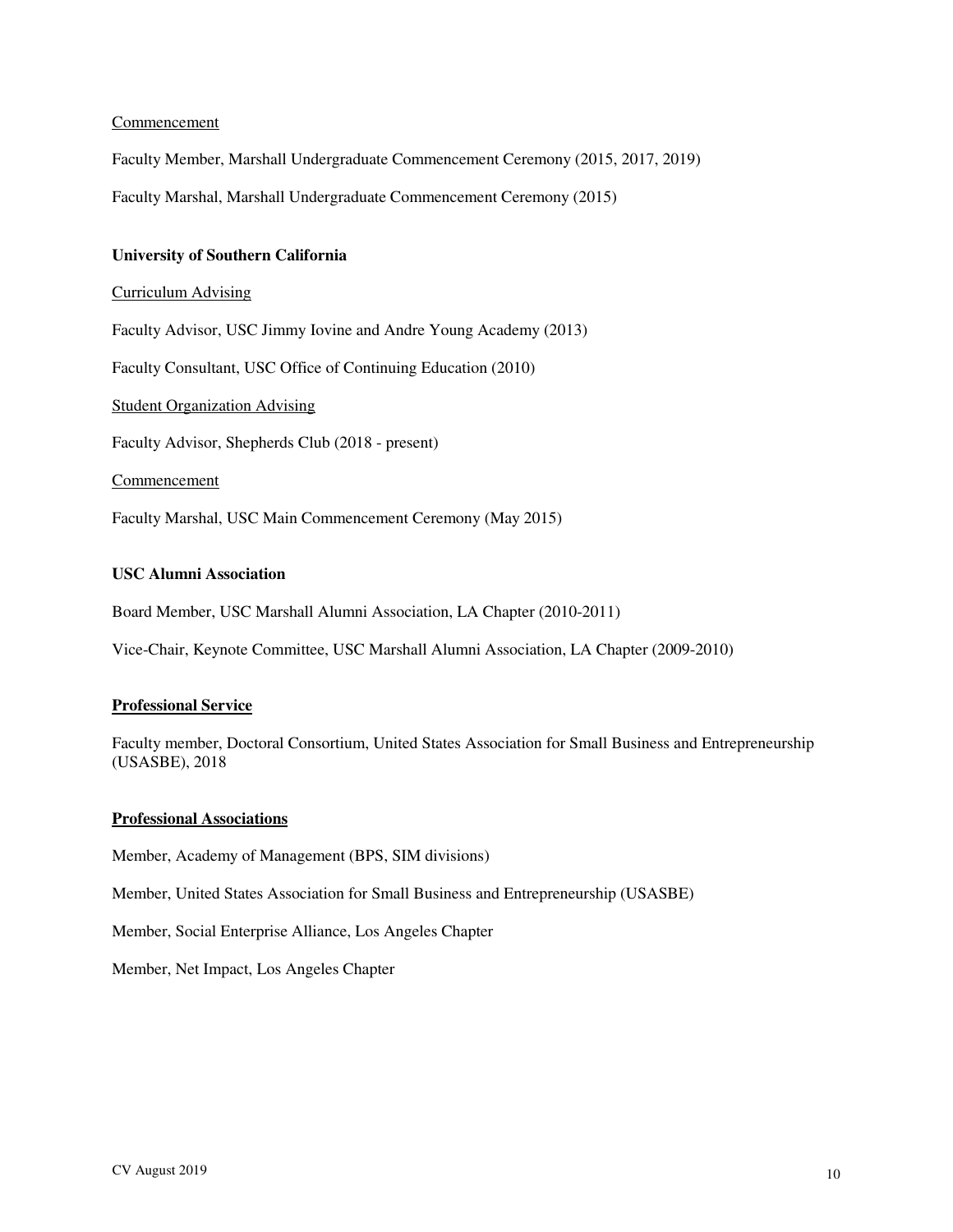## **Service Awards & Nominations**

- 2019 Faculty Advisor of the Year Award, USC Marshall School of Business, *for my service as Faculty Advisor for 180 Degrees Consulting - USC Branch, a Marshall Recognized Student Organization*
- 2018 Faculty Advisor of the Year Award Nomination, USC Marshall School of Business *for my service as Faculty Advisor for 180 Degrees Consulting - USC Branch*
- 2011 Board Member of the Year for Exemplary Leadership, USC Marshall Alumni Association, Los Angeles Chapter

# **Advisee Awards and Nominations**

180 Degrees Consulting - USC Branch, a Marshall Recognized Student Organization that I helped start and which I currently advise, has won the following awards and nominations since its founding in 2018:

## Global Consulting Awards

- Global Consulting Award (Bronze) for *Para Los Ninos* consulting project, 180 Degrees Consulting (2018)
- Global Consulting Award (Bronze) for *With Love Market & Café* consulting project, 180 Degrees Consulting (2018)

# Marshall School Student Organization Awards

- Award for Best Collaborative Program (2019)
- Award Nomination for Most Improved Organization (2019)
- Award Nomination for Community Impact (2019)
- Diversity and Inclusion Award (2018)
- Award Nomination for Most Outstanding Marshall Recognized Student Organization (MRSO) (2018)
- Award Nomination for Community Impact (2018)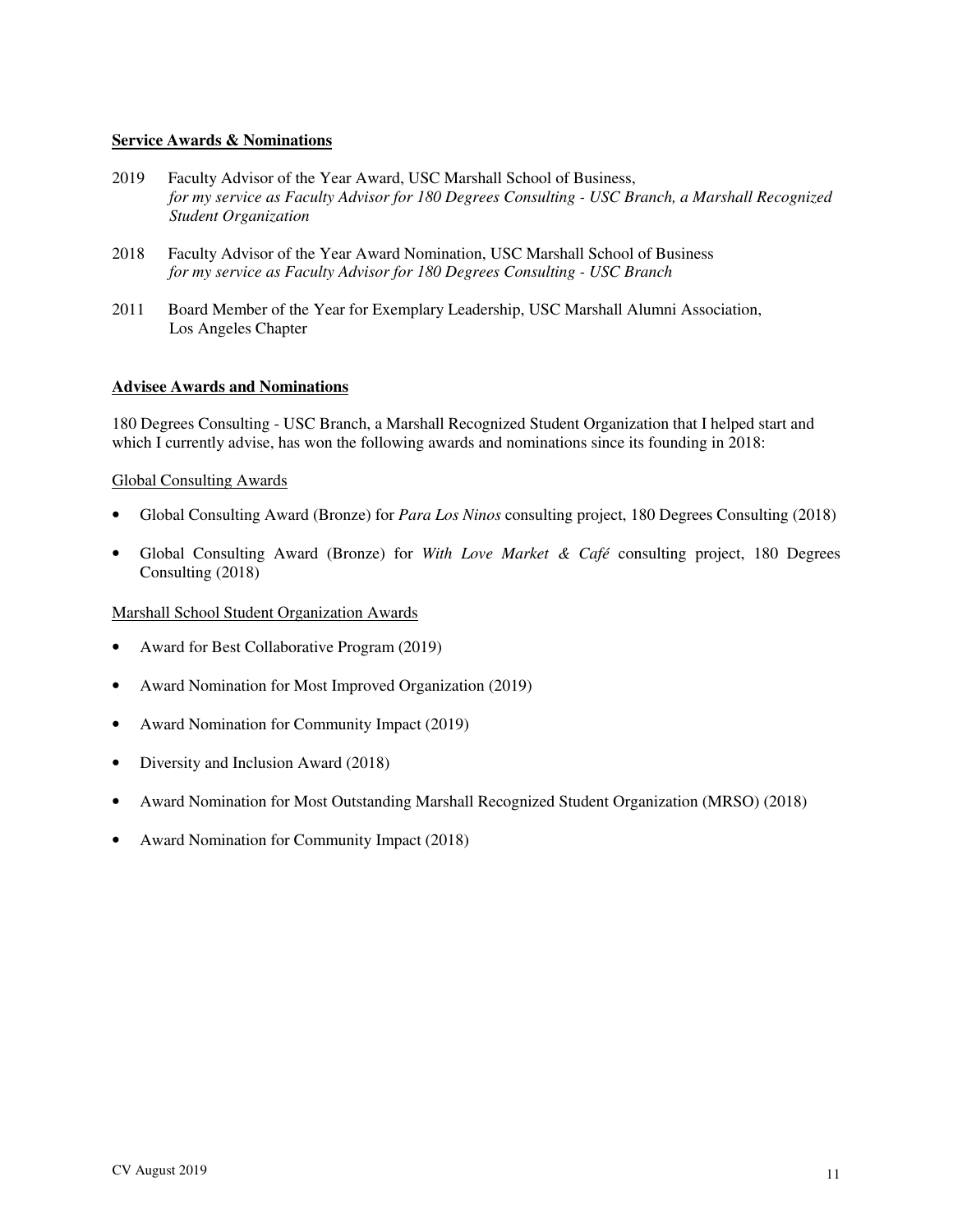## **RESEARCH**

## **Research Interests**

My research interests lie at the intersection of business and society and focus on the role of business in addressing society's most pressing social, economic and environmental problems. My research falls into two areas: 1) corporate social responsibility and 2) social entrepreneurship.

I am currently working on two research projects in the area of corporate social responsibility. The first project is an empirical study focused on the impact of CSR on local communities. The second project focuses on the antecedents and outcomes of corporate social innovation. I have also recently completed a case on the corporate social responsibility efforts of MBC Group, a leading media company in the MENA region.

My work in social entrepreneurship includes a background note and two teaching cases. I am also writing a book proposal for a textbook on strategic management for social enterprises.

## **Cases**

El-Haddad, C., El-Sawy, Omar, Llerena, M. and Mantilla, M. 2019. MBC Group: Corporate Social Responsibility. *Completed.* 

# **Work in Progress**

## Background Notes

El-Haddad, C. and Hernandez-Robles, A. 2019. Food Insecurity: A Concept Note. *Manuscript in final revision.*

Cases

El Haddad, C., Boachie, J., Foster, A., Hailey, K., Hendrix, T., McGhee, M., Moran, M., Plummer, D., Pollard, E. 2019. Gifts for Good: Changing the Way the World Gifts. *Manuscript in final revision.*

El-Haddad, C. and Peng, J. 2019. TOMS: A Sole-Searching Journey. *Manuscript in final revision.*

## Articles

The impact of CSR on Local Communities: An Empirical Study. *Work in progress.*

Corporate Social Innovation: Antecedents and Consequences. *Work in progress.*

## Books

El-Haddad, C. 2019. Strategic Management for Social Enterprises. *Writing the book proposal.*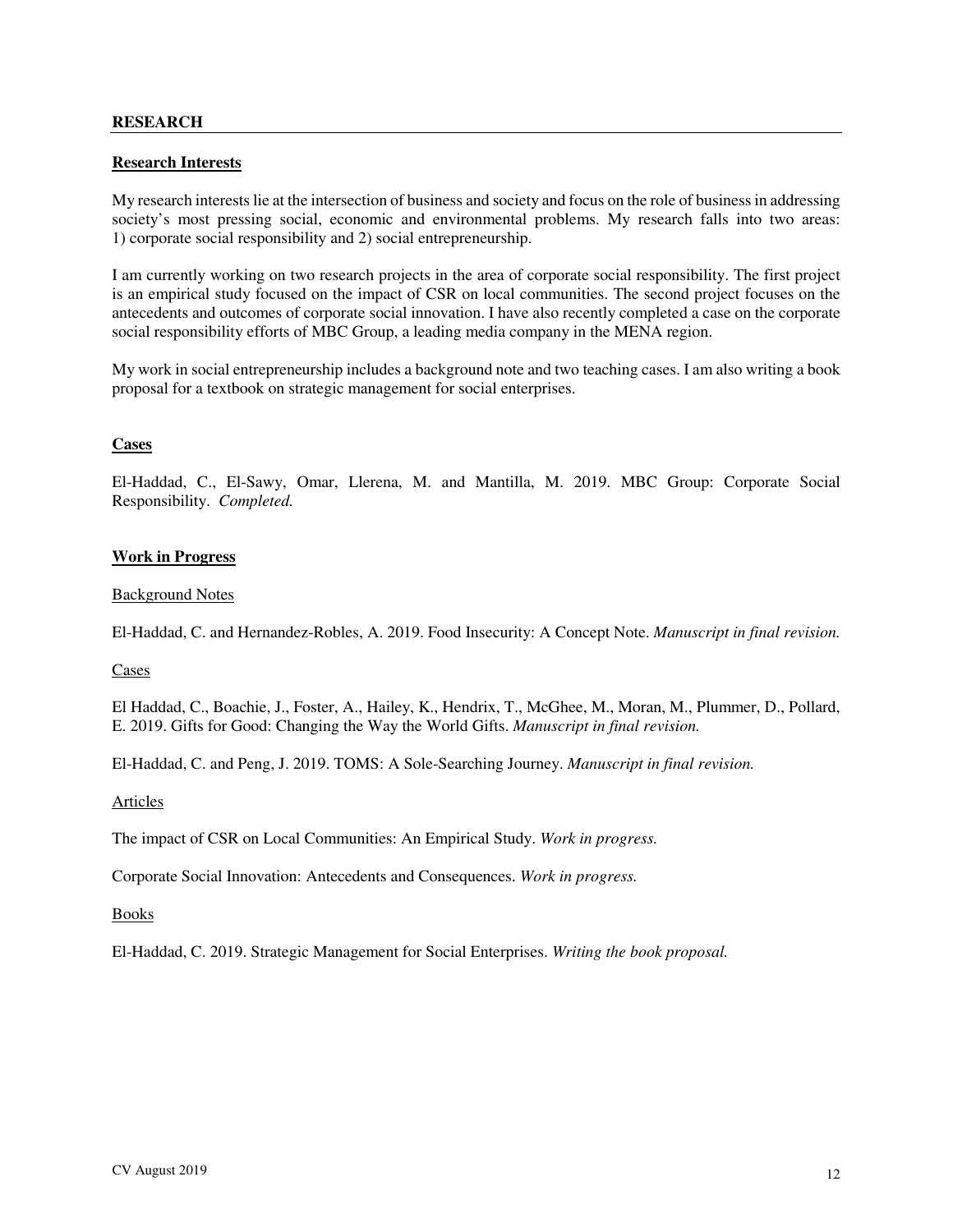# **CONSULTING**

# **Consulting Interests**

My consulting interests lie in the areas of strategy formulation for competitive advantage and strategy execution. I am especially interested in consulting with social enterprises and non-profits.

I am also interested in consulting in the areas of corporate social responsibility and corporate social innovation.

## **Consulting Experience**

#### **Management Consultant** (**2007 – present)**

I regularly advise entrepreneurs, small and medium-sized businesses, social enterprises and non-profits in the areas of strategy formulation and implementation. Organizations I have recently advised include:

#### Social Enterprises

- Plastic Bank (2019), a social enterprise that turns plastic waste into a currency, achieving environmental and social impact in regions with high levels of plastic pollution and poverty.
- Gifts for Good (2017), a marketplace of socially responsible premium gifts that support the work of social enterprises in 65 countries around the globe.
- ImmiConnect (2017), an innovative digital platform that connects immigrants with trusted attorneys, to create a rewarding experience for all parties involved.

## Non-Profits

- USC Project RISHI (2017), a non-profit organization whose goal is to promote the sustainable development of rural Indian communities.
- Habitat for Humanity of Greater Los Angeles (2010), a non-profit organization that helps to build affordable housing in 112 cities and unincorporated areas in Los Angeles County.

# Tech

• Shree Consulting, Inc. (2017), an IBM Silver Business Partner offering professional services in the Watson Supply Chain portfolio, particularly B2B integration, managed file transfer and tailored EDI solutions.

#### **Higher Education**

- The USC Marshall Office of Undergraduate Advising and Student Affairs (2017). Provides a broad array of academic support and co-curricular programs and services to support the education and development of undergraduate students at the USC Marshall School of Business.
- The USC Office of Continuing Education Executive Education Programs (2010). Offers non-degree programs to support the continuing education of executives.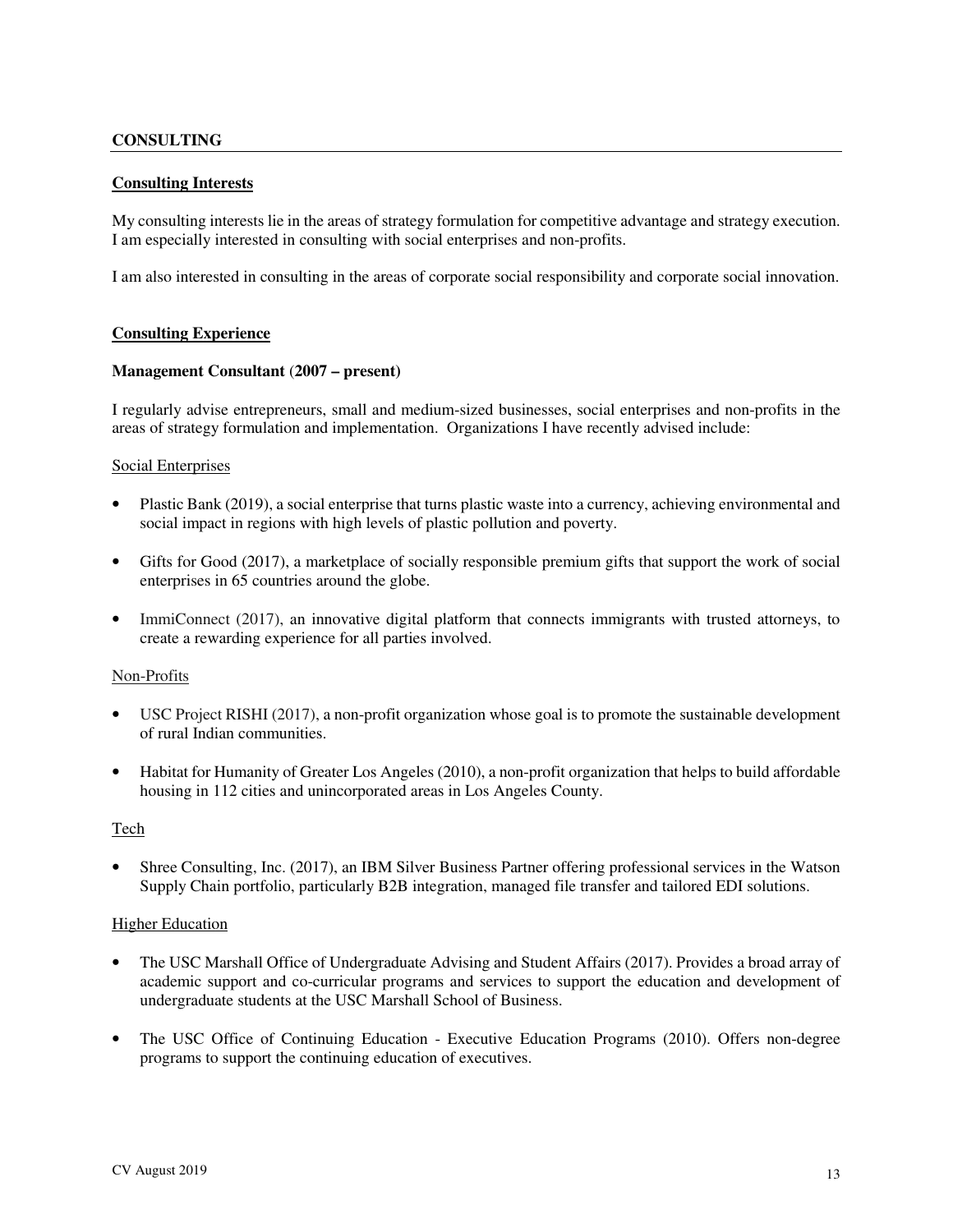## **Faculty advisor to USC student consulting teams (2014 – present)**

I regularly advise student consulting teams at the University of Southern California. I have recently been involved in consulting projects for the following organizations:

- 5 Gyres (2019). 5 Gyres is a nonprofit organization in special consultative status with the United Nations Economic and Social Council since 2017. Its mission is to empower action against the global health crisis of plastic pollution through science, education, and adventure.
- Drew League (2018). The Drew League helps young people in Los Angeles learn life lessons and form meaningful relationships on the basketball court.
- Share A Meal (2018). Share A Meal is a community of individuals and organizations who join hands to serve freshly made meals to people in need.
- Table Wisdom (2018). Table Wisdom is an award-winning social enterprise in St. Louis, Missouri that connects adults and foreign-born students for conversational English-speaking sessions and mentoring.
- MBC Hope (2017). MBC Hope is the corporate social responsibility arm of MBC Group, the leading private media company in the Middle East & North Africa.
- Para Los Niños (2017). Through its three charter schools and six early education centers, Para Los Niños provides a comprehensive social services model to Los Angeles' neediest children and families that includes high-quality education, family support and mental health services, parent engagement and community building.
- With Love Market and Café (2017). With Love Market and Café is a market and café that seeks to create sustainable community impact in health, education and employment in Los Angeles.
- Doing Good Works (2017). Doing Good Works is a public benefit corporation whose mission is to leverage business models to fund programs that enable at-risk youth to reach self-sufficiency and positively impact their community.
- Teen Line at Cedars Sinai Medical Center (2016). Teen Line is a nonprofit, community-based organization affiliated with Cedars Sinai Medical Center, that helps troubled teenagers address their problems through personal teen-to-teen education and support.